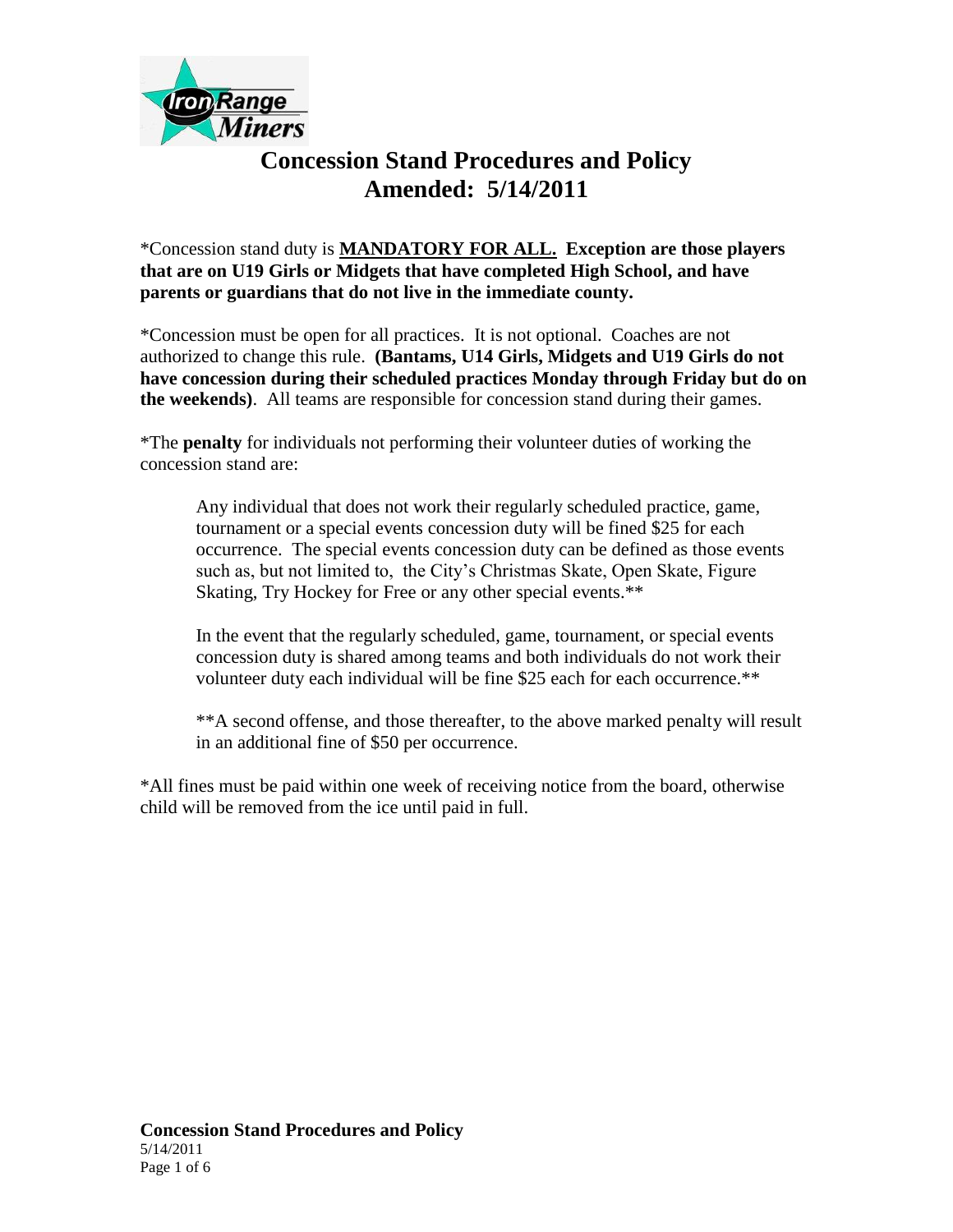

\*Popcorn must be made and available at all times. Selling one bag of popcorn and having to give the rest away at the end of the day pays for itself.

\*Procedures are documented and are in the Concession Stand. The Director of Concessions is responsible for maintaining the procedures and postings around the concession stand. Procedures are based on Michigan State Law. The concession stand is licensed by IRHA and all law infractions will be paid by IRHA so it is imperative that all procedures be followed.

\*If parents need training for the Concession Stand please contact the Director of Concessions for the training. Especially, instructional mite and mite parents.

\*Team parents MUST be in the concession stand when the ZAMBONI hits the ice (two people for the changing of the guards.) When the next parents show you can leave or follow closing instructions if no practices or games are scheduled after your time. (See above for exclusions)

\*No one under the age of 16 is allowed in the concession stand. Exceptions to this rule are on a case by case basis. Contact the IRHA Board President.

\*Stock must be put away and items inventoried – everything is labeled and if you need something, ask the Rink Attendant for the key and check upstairs in the storage room. If supplies are low please write down what needs to be ordered so the head of concession can order.

\*ABSOLUTELY no money comes out of the till to buy things for the concession stand. We have an account at Jim's Jubilee in Ishpeming if you run out of something – Check all places first – back room in the cupboards and upstairs in the storage room where the supplies are kept. If not an emergency write down what needs to be ordered so the head of concession can order.

**\***Do not provide change from the till. Vending machines are the responsibility of the City of Negaunee. Direct those requesting change for the vending machines to the Rink Attendant. The quarters and dimes that you give away may leave the till without change for our paying customers.

\*CLEAN UP – directions are posted. This is not optional

\*Put invoices into the concession stand mailbox. The head of concession will take care of the invoices.

\*Check the scheduling board to know when to close the concession stand. The Bantams, U14 Girls, Midgets and U19 Girls do not work the concession stand for practices Monday through Friday. They only do it on the weekends or weekday games. If they are next on the board, you must close the concession stand. If there is no one scheduled for

**Concession Stand Procedures and Policy** 5/14/2011 Page 2 of 6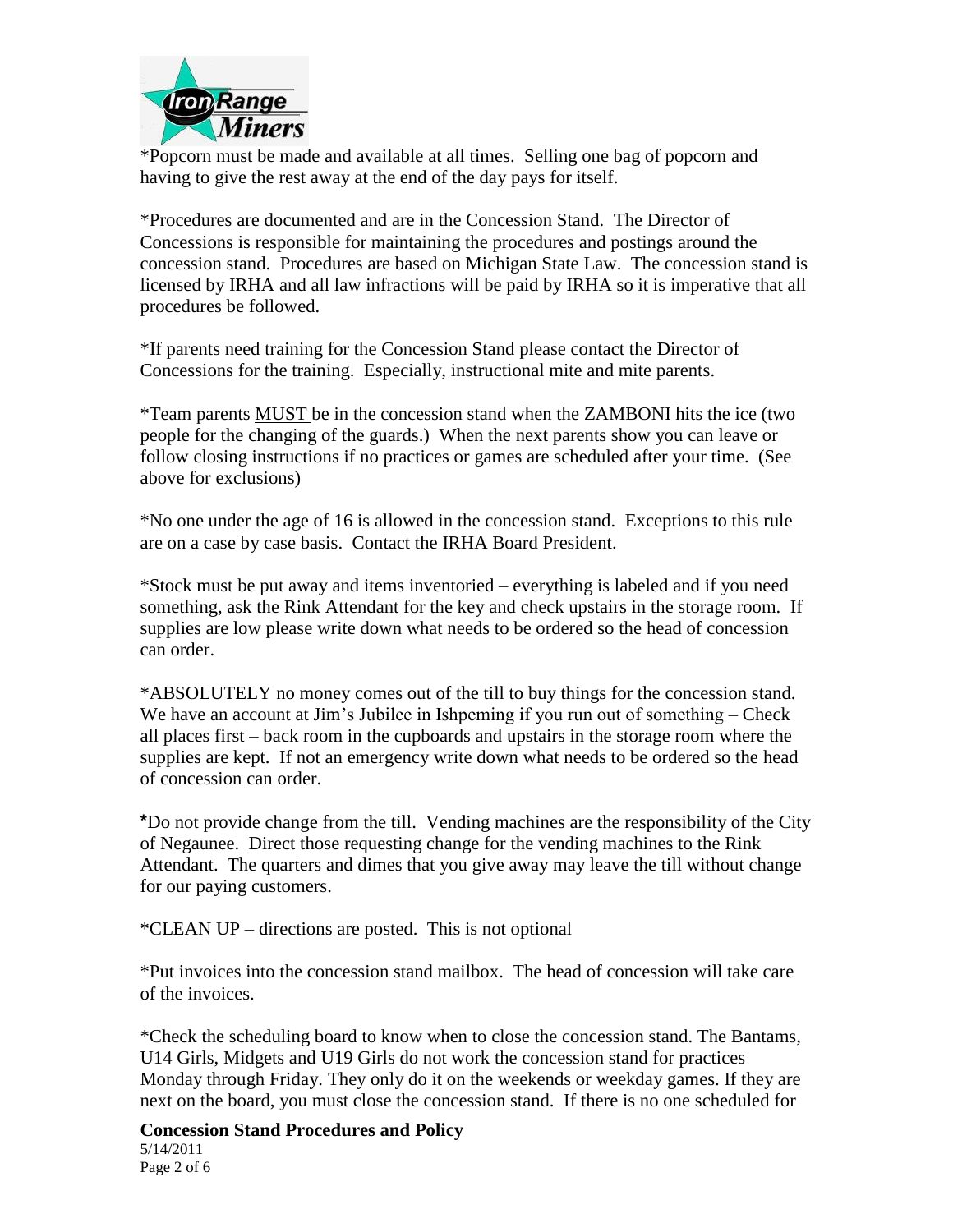

the rest of the day including open skate or figure skating then you must clean and shut down the concession stand. Each team must work during their games.

\*Everyone must sign their name, date and times worked in the concession sign in booklet.

\*If you are sick do not work the concession stand this is State Law. You must find someone to replace you.

\*Donuts, Pizza Bites, Pizza or any other prepared food is not allowed in the concession stand. We have a menu and must abide to this. We can not re-heat or keep hot any food. Requests should be made to the Director of Concessions.

## **Tournaments and High School Games-**

Due to health department regulations the new rules for the concession stand license we should let the coordinator for each of the levels (i.e Bantam Tournament Coordinator) know that they should run their ideas by the Director of Concessions before implementing if they fall outside of the bulleted points below.

1) The menu for the concession stand will not change. Special licenses would be required, including health department inspections for each instance.

2) We can not provide home prepared items in the concession stand for sale as we have in the past like bars.

3) Any food brought into the "hospitality room" is not related to the concession stand and should not enter the concession stand area. This includes storage in the refrigerators or heating in microwaves or stove. Prepackaged items such as yogurt, juices and fruit are ok.

4) Food and beverage offered in the "hospitality room" can not be charged for. We don't want any confusion as to the relation between the "hospitality room" and the concession stand.

5) Only items on our menu, which has been approved by the health department, can be in the concession stand. For example, pizza and breakfast pasties can not be purchased and resold in the concession stand. We are unable to maintain correct temperatures and time management to prevent food borne illnesses. Adding to the menu requires attention to #1 above.

**Head of Concession Responsibilities-**

**Concession Stand Procedures and Policy** 5/14/2011 Page 3 of 6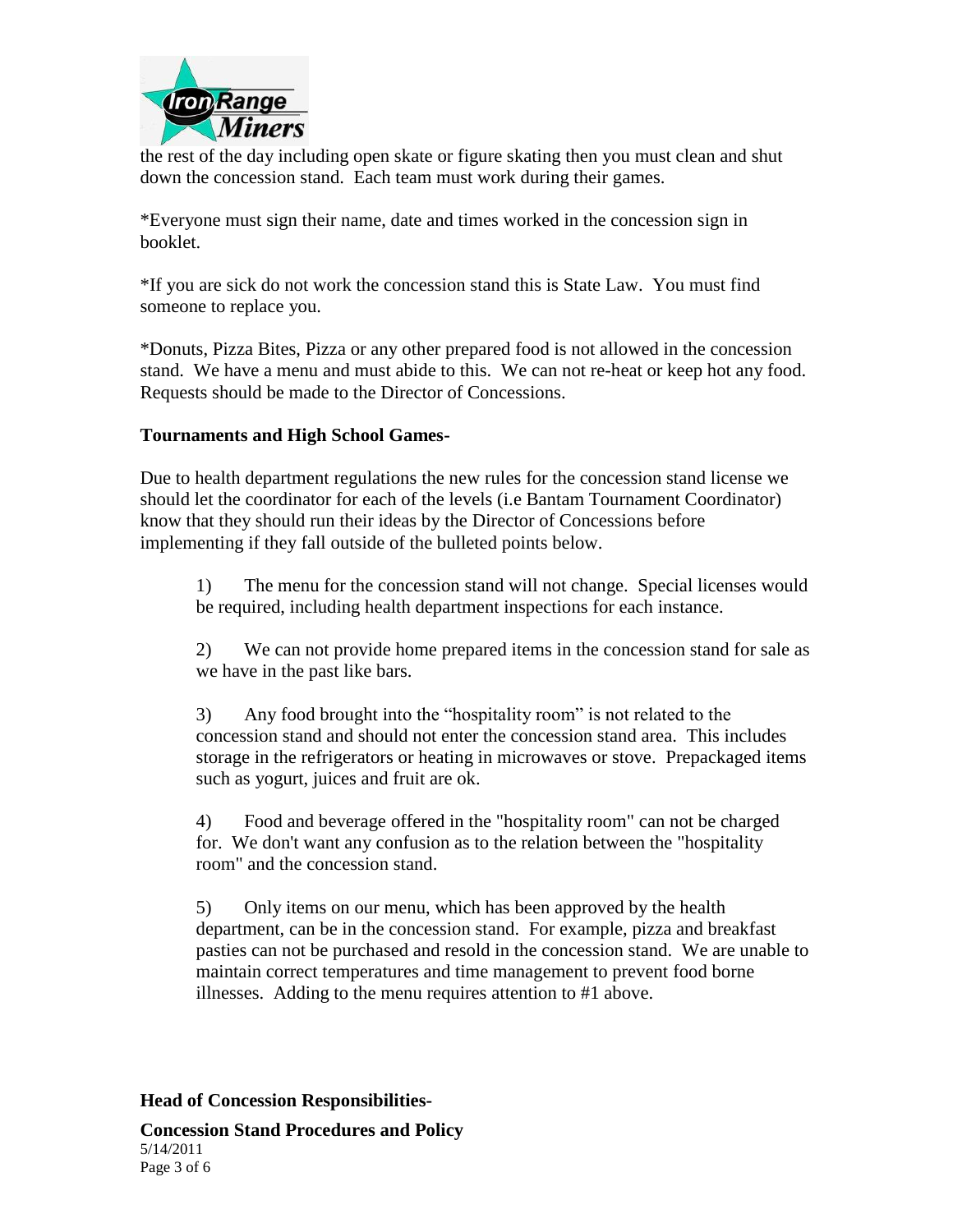

Director of Concessions is responsible for the overall running of the concession stand from the beginning of the season to the end. Work begins approximately two weeks before season putting together the stand along with ordering all items required for start up.

Each week overall inventory ordering must be done. It is important that all concession volunteers do their daily inventories and document so the head of concession can make appropriate orders.

The Director of Concessions will take into account any special events such as tournaments or special occasions that may require ordering additional items.

The Director of Concessions is responsible for documenting all procedures and making sure that they are posted and documented. Also, will be available for Marquette County Health Department Inspections.

Responsibilities may include answering questions of concession volunteers and/or making special orders and travel is required as many items are picked up at GFS in Marquette.

The Director of Concessions is responsible for the concession stand menu and will notify the health department if any permanent menu change occurs. In the event of special occasions the Director of Concessions will fill out necessary paper work for a special event and do all the necessary work that would pertain to the special licensing required.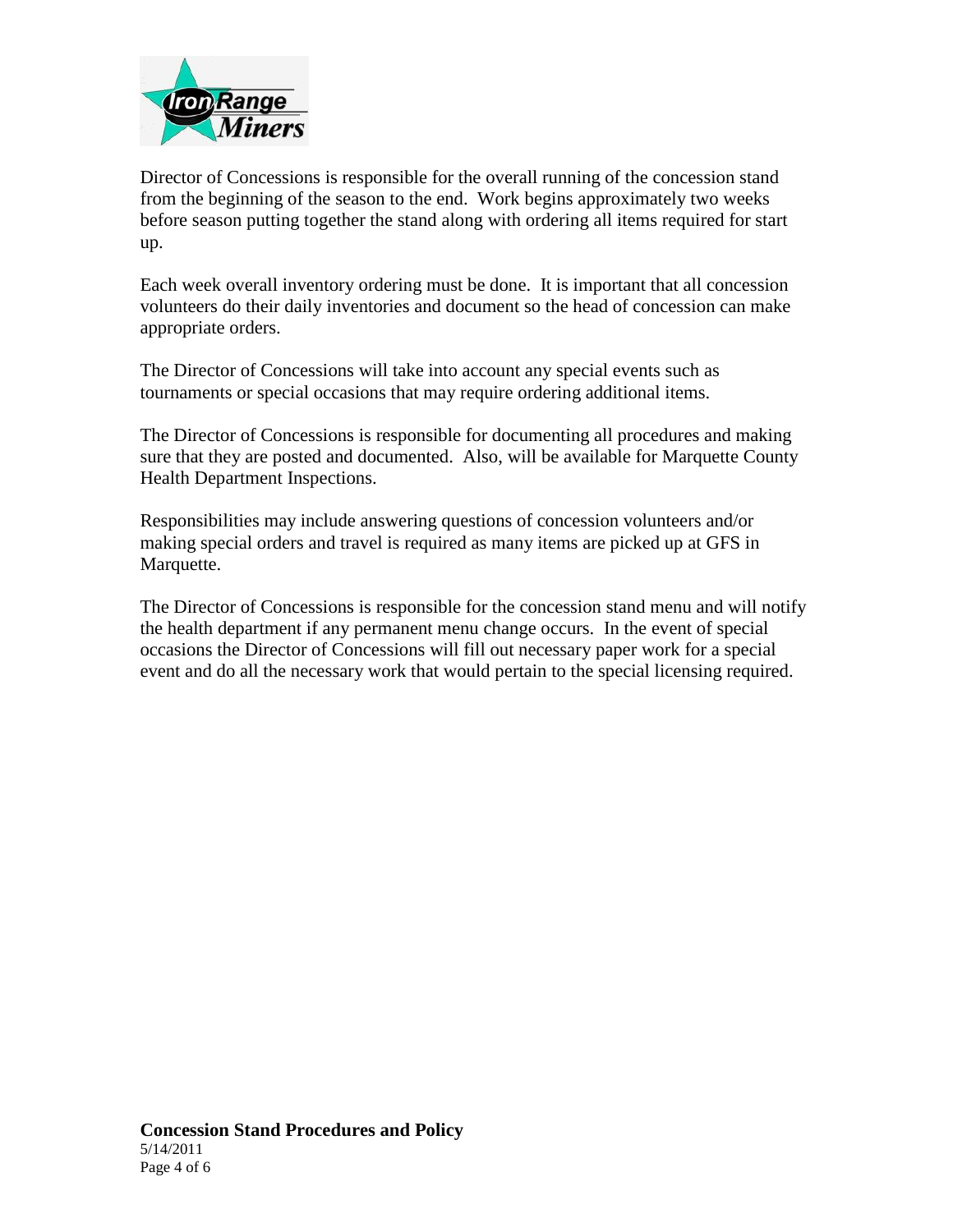

POST IN CONCESSION STAND INCLUDE IN TEAM PARENT'S MEETING USE FOR TRAINING

## **Concession Stand Reminders (See concession stand procedure for more details)**

\*Procedures are documented and are in the Concession Stand. Procedures are changing based on Michigan State Law. The concession stand is licensed by IRHA and all law infractions will be paid by IRHA so it is imperative that all procedures be followed.

\*If your parents need training for the Concession Stand please contact the Director of Concession for the training.

\*Your team parents MUST be in the concession stand when the ZAMBONI hits the ice (two people for the changing of the guards.) When the ZAMBONI is done, the person in there before can leave.

\*Put stock away and inventory – everything is labeled and if you need something, ask the Rink Attendant for the key and check upstairs in the storage room. If supplies are low please write down what needs to be ordered so the Director of Concession can order.

\*ABSOLUTELY no money comes out of the till to buy things for the concession stand. We have an account at Jim's Jubilee in Ishpeming if you run out of something – Check all places first – back room in the cupboards and upstairs in the storage room where the supplies are kept. If not an emergency write down what needs to be ordered so the Director of Concession can order.

\*CLEAN UP – directions are posted.

\*Put invoices in the red container in the back room.

\*Check the scheduling board to know when to close the concession stand. The Bantams, U14 Girls, Midgets and U19 Girls do not work the concession stand for practices during the week. They only do practices on the week-ends. They do have concession duty for all games. If they are next on the board, you must clean and close the concession stand unless additional practices or games come later. Remember that during open skate the concession must be open.

\*It is not an option to open the concession stand. It must be open at all times. Coaches do not determine if the concession stand is to be unmanned.

**Concession Stand Procedures and Policy** 5/14/2011 Page 5 of 6